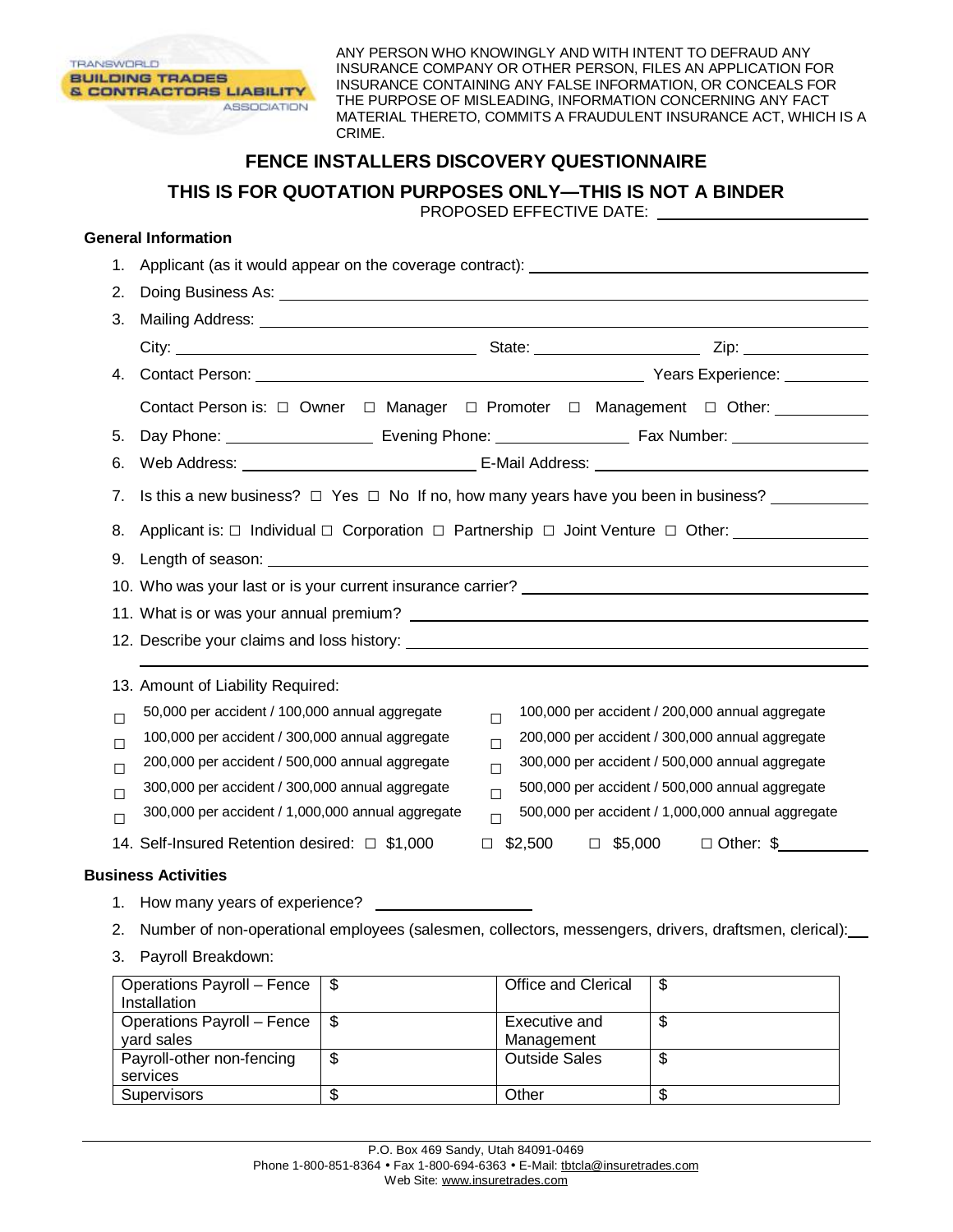4. Identify percentage of your business operations:

| Commercial                                                                                                  | % |  |
|-------------------------------------------------------------------------------------------------------------|---|--|
| Residential $-$ single family or twin home $-$ not                                                          |   |  |
| over 2 story structure                                                                                      | % |  |
| Non-fence sales or installation                                                                             | % |  |
| ومراجعتها والمتحدث ويتعالى والمتاري المتواصل والمستحدث ومتلو الملحما ومحتمل ووصائح وليتام ومروح ومحسب الملا |   |  |

- 5. Estimate total gross receipts from fence installation operations only, including material and repair services for next 12 months: Commercial \$ Residential \$
- 6. Estimated "gross receipts" from all other non-fence operations only, including material and repair services for next 12 months: Commercial \$ Residential \$
- 7. Total gross annual receipts from all business operations, fencing, decking, windows/doors, and other operations, and product sales, retail sales, other work: \$
- 8. Total gross annual receipts from new construction fence installation only contractor services:  $\frac{1}{2}$
- 9. Total Gross Annual Receipts from old construction fence installation operations only:  $\sim$
- 10. What percent of your total gross receipts is received from sub-contracted work you perform for other contractors? \_\_\_\_\_\_\_\_%

|    | 11. What percent of work is repair of old fences?<br>%                                                                                   |                          |  |
|----|------------------------------------------------------------------------------------------------------------------------------------------|--------------------------|--|
|    | 12. What percent of work is replacement of old fences?<br>%                                                                              |                          |  |
|    | 13. Does your business:                                                                                                                  |                          |  |
|    | a. Specialize in a single particular fence product?                                                                                      | <b>O</b> Yes <b>O</b> No |  |
| b. | Perform external work above two stories?                                                                                                 | O Yes O No               |  |
| C. | Lease or rent equipment to others?<br>If yes, what?                                                                                      | <b>O</b> Yes <b>O</b> No |  |
|    | d. Lease or rent equipment from others?<br>If yes, what? $\qquad \qquad$                                                                 | <b>O</b> Yes <b>O</b> No |  |
| е. | Distribute or sell materials or supplies for installation by others?<br>If yes, show annual gross receipts from distribution or sale? \$ | <b>O</b> Yes <b>O</b> No |  |
| f. | Do you hire sub-contractors?<br>If yes,                                                                                                  | O Yes O No               |  |
|    | Do you require certification and evidence of LIABILITY insurance from Sub-Contractors?<br>i.                                             | <b>O</b> Yes <b>O</b> No |  |
|    | ii.<br>Do you require evidence of Workers Compensation insurance from Sub-Contractors?                                                   | O Yes O No               |  |
|    | Gross annual receipts from work sub-contracted out: \$<br>iii.                                                                           |                          |  |
|    | iv. Explain the type of work you sub-contracted out:                                                                                     |                          |  |

## **REPRESENTATIONS AND WARRANTIES**

The "Applicant" is the party to be named as the "Insured" in any insuring contract if issued. By signing this Discovery Questionnaire, the Applicant for insurance hereby represents and warrants that the information provided in the Discovery Questionnaire, together with all supplemental information and documents provided in conjunction with the Discovery Questionnaire, is true, correct, inclusive of all relevant and material information necessary for the Association to accurately and completely assess the Discovery Questionnaire, and is not misleading in any way. The Applicant further represents that the Applicant understands and agrees as follows: (i) the Association can and will rely upon the Discovery Questionnaire and supplemental information provided by the Applicant, and any other relevant information, to assess the Applicant's request for insurance coverage and to quote and potentially bind, price, and provide coverage; (ii) the Discovery Questionnaire and all supplemental information and documents provided in conjunction with the Discovery Questionnaire are warranties that will